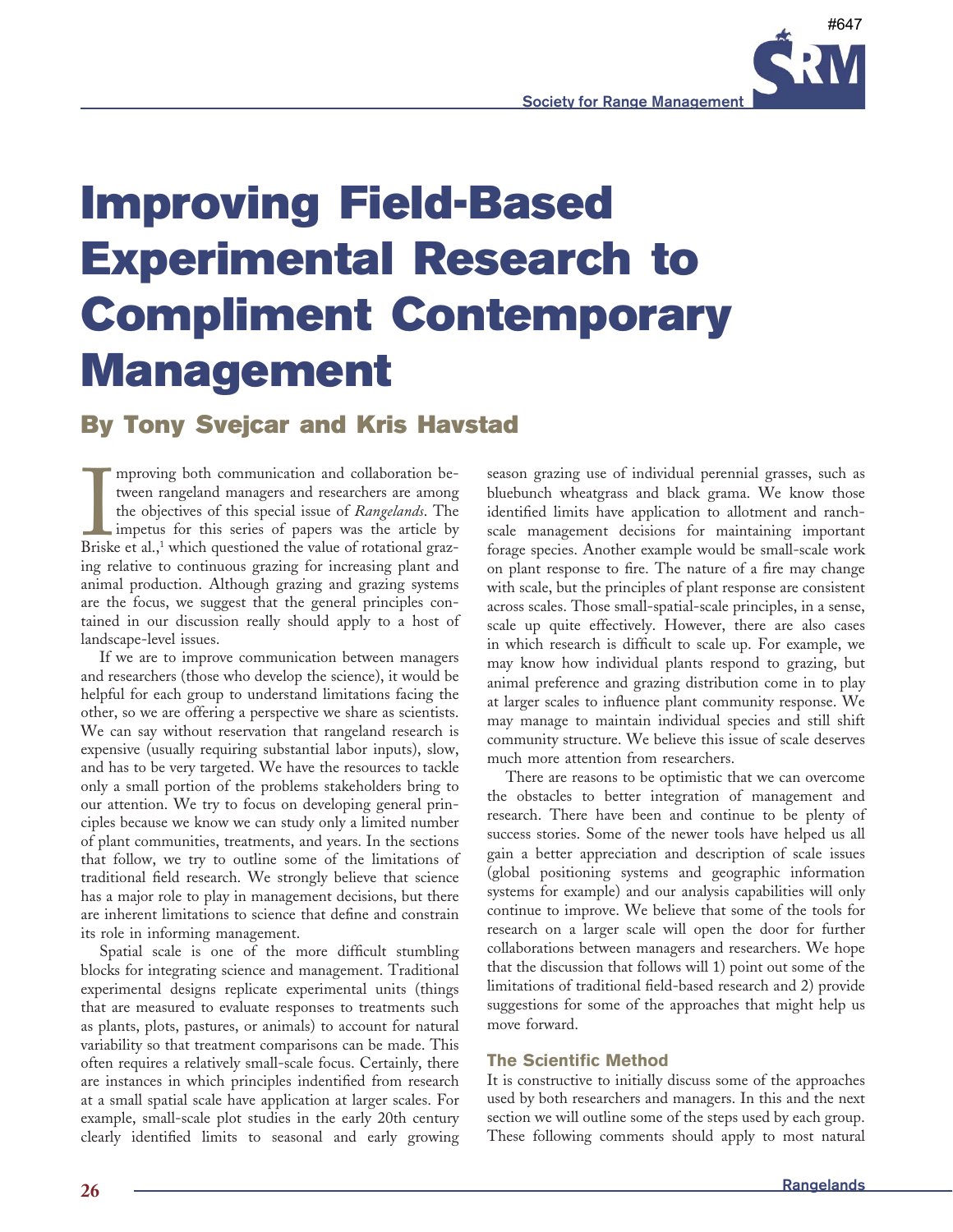resource–oriented disciplines, but our focus is clearly on rangeland.

Science is generally defined as the acquisition of knowledge that allows us to predict outcomes. Modern science is viewed as a system of acquiring knowledge, usually by applying the scientific method. There are four major steps in a traditional approach.

- 1) *Identify a problem to solve and use experience or published information to make sense of the problem (explain possible*  outcomes). We will use the Briske et al.<sup>1</sup> paper as an example of the process. In this case they used prevailing recommendations as the starting point: that is, that there will be benefits to applying rotational grazing above those accrued though the managed use of continuous grazing.
- 2) *Develop specifi c testable hypotheses pertaining to possible outcomes.* A hypothesis is simply an assumed proposition that can be tested in a structured and repeatable fashion (i.e., other people can test your hypothesis). This step requires considerable attention because it drives the rest of the process. The bottom line is that a hypothesis must be written in a manner that allows us to accept or reject the hypothesis once we have completed the process. Continuing with the Briske et al.<sup>1</sup> example, the hypothesis could be this: rotational grazing will increase plant and animal productivity compared to continuous grazing. We might write that as two separate hypotheses, one for plants and one for animals, because one could prove true and the other false.
- 3) *Design experiments that allow us to accept or reject the hypotheses we developed in step 2.* In the Briske et al.1 example, they summarized studies that have been performed over the years. So the designs were already determined by the scientists conducting the studies. The following general rules apply as we are designing a new study. Statistical designs and analysis procedures must be determined *before* the experiments are performed. For decades much of rangeland research was tightly constrained within experimental designs that conformed to classic analyses of variance statistics. It is much more common today to see experimentation employ newer statistical approaches to designs and analyses that are not constrained in this fashion. An excellent example is the set of nontraditional analyses for stream data collected from a large watershed in Wyoming to infer water quality responses to different management practices.2 Irrespective of the design and analyses employed, though, statistical procedures are necessary to express some level of confidence that our inferences about treatments are beyond random variation. So replication and random assignment of treatments are big issues.3,4 One useful approach for minimizing site differences is the delineation of landscape variation based on ecological sites.<sup>5</sup> For example,

applying experimental treatments, such as different stocking rates, within similar ecological sites helps limit natural variation. This is an approach researchers have generally used, often without a formal system in place. We must ensure to the greatest degree possible that we are not systematically favoring one treatment over another through site selection.<sup>6</sup>

4) *Analyze the results of experiments using the preselected statistical procedures and either accept or reject the hypotheses.* If we reject a hypothesis, ideally we use the new information in step 1 and repeat the process. In our example, Briske et al.<sup>1</sup> found that 87% of prior studies showed no increase in plant productivity with rotational grazing, and 92% of studies showed no increase in animal production with rotational grazing. So in this case, we suggest the next generation of studies on rotational grazing should focus on issues other than plant or animal productivity. And it happens that society is also asking our profession to focus on a wider range of ecosystem services than plant and animal productivity.

We have provided a brief outline of research based on the scientific method. But to be fair we should point out that not all research is hypothesis-driven, or can be designed in a fashion where a hypothesis can be adequately tested with some acceptable level of confidence. A good deal of the research in the ecological sciences has been more descriptive than experimental and may or may not test a specific hypothesis. For example, the majority of plant community classification research is aimed at describing plant community types rather than testing specific hypotheses. That does not mean a hypothesis could not be developed for some of these studies, but at a minimum, observational studies often open the door for hypothesis-driven research. We should also point out that some beliefs and assumptions do not allow formulation of a testable hypothesis, and so cannot be tested by the scientific method.

Another example of nonhypothesis research used in rangeland management has been the case study approach. This technique has been effectively used on occasion to provide comparisons of different management practices applied at large spatial scales, such as entire ranch levels. We will discuss this approach later in this paper.

#### **Management Defined**

Most of the formal definitions of management revolve around business and managing people, with many of the dictionary definitions reading something like, "the art of managing"—not very helpful. A more useful contemporary definition<sup>7</sup> would be this: "the guidance and control of action required to execute a program." There are also steps associated with management.

- 1) *Planning.* Deciding what needs to happen and when.
- 2) *Organizing.* Ensuring that resources are available to carry out the plan.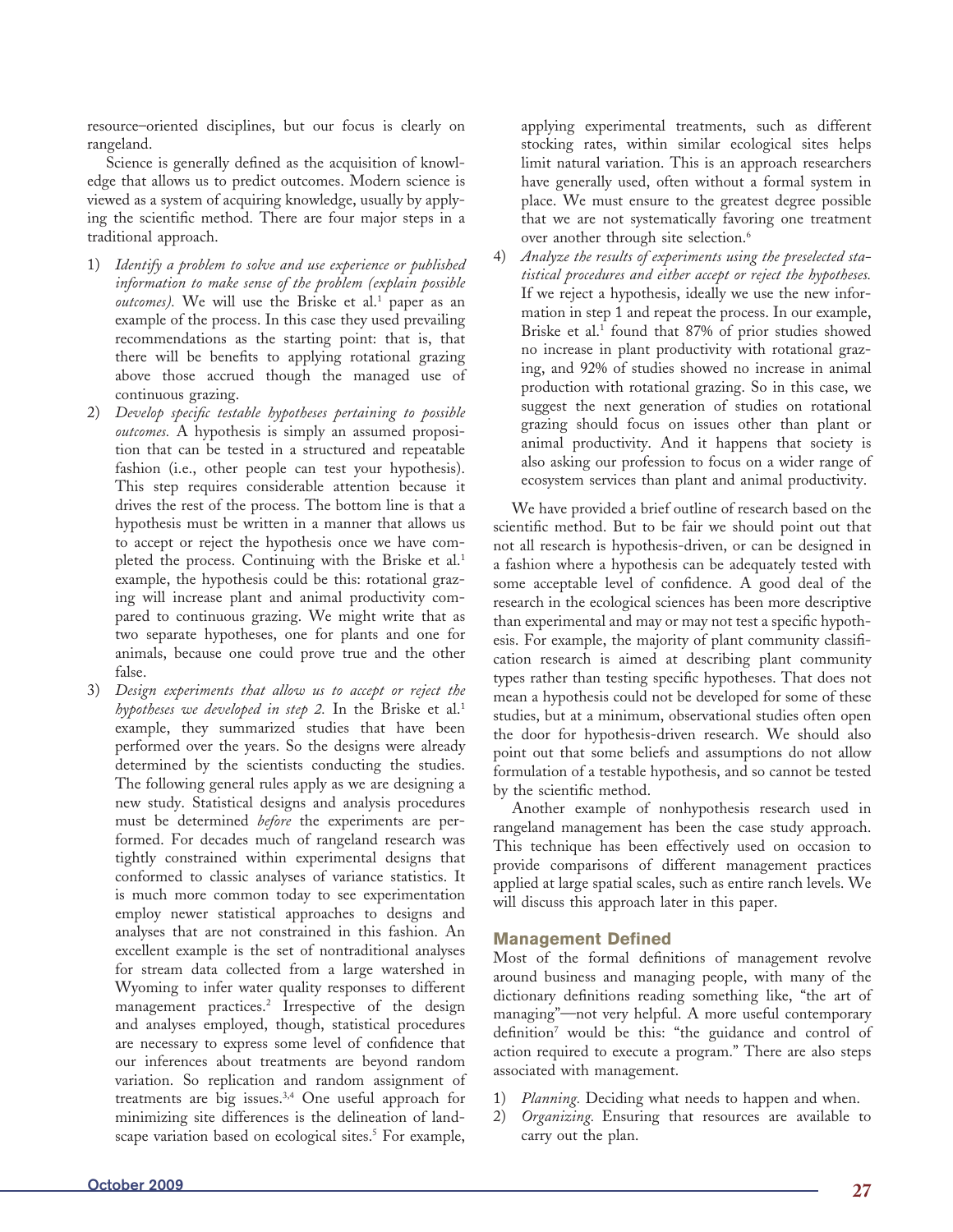- 3) Staffing or skill acquisition. Analyzing jobs and skill sets required to carry out the plan. If necessary, hiring appropriate individuals or seeking required training.
- 4) *Leading.* Determining what needs to be done and getting people to do it (or in the case of a one-person operation doing it yourself).
- 5) *Controlling, monitoring.* Checking progress against plans, which may need modifications based on feedback (sounds like adaptive management).
- 6) *Motivating.* Stimulating an individual to take action to accomplish a desired goal (could be self-motivation in that one-person operation).

If we use a grazing example, a rangeland manager may have several goals as part of their plan. If private land is involved, then profitability is likely to be a goal along with sustainability and probably meeting some priority conservation objectives. A manager may be responsible for huge acreages and have limited resources to carry out the task. The opportunities for data collection are fairly limited in most cases. Science is useful at several steps in this process including in the design of a management system (planning). Science-based information can help provide a logical starting point. But there are limitations to what we can realistically demand of science. We agree with the following assertion by Provenza: "controlled experiments are not a good tool to investigate various management options, for example, to compare landscape level manipulations such as different grazing systems."8 However, these points may not be relevant if a manager is responsible for small or relatively uniform land areas, or the outcomes of interest are not at a landscape scale.

## **Scale**

Spatial scale presents one of the more challenging impediments to bridging rangeland science and management in the 21st century. Today we are much more aware that rangeland dynamics are influenced by drivers at multiple scales from plants, patches, pastures, properties, landscapes, watersheds, continents, and, eventually, from the global scale. We define "drivers" as underlying climatic, economic, social, political, or biotic forces that cause change, such as drought, species invasion, management activities, or human population growth. In traditional experimental design, the goal is to account for background variability so we can compare treatments. The level of landscape variability for most rangelands is very high,<sup>9</sup> which forces researchers to use relatively small experimental units. However, an average family ranch in the Great Basin, as an example, may graze cattle on 30,000 acres or more of rangeland. Let's assume a 400-cow operation and rangeland rated at 10 acres per animal unit month (AUM). If there was a 7-month grazing period (April through October), the land requirement would be 400 cows  $\times$  10 acres/AUM  $\times$  7 months = 28,000 acres. Over that size of land area there may be large elevation gradients, a variety of different plant communities, and a variety of responses to

grazing. It would be virtually impossible to use a traditional experimental approach to compare grazing systems at the entire ranch level. That would require finding a similar adjacent ranch on which to apply the other system and even that would not address the need for replication. In the western United States, it is very difficult to find similar ranches; each has its own individual set of resources. These issues are not unique to grazing, but also apply to many other issues including water quality of streams and rivers, habitat for highly mobile wildlife species, landscape expansion of invasive species, and wildfire impacts.

A more reasonable application of science to management might involve decision-making about individual pastures, plant communities, or species of interest. For example, we know from experimental evidence that early-season grazing favors young bitterbrush plants and late-season grazing can have negative impacts. If favoring bitterbrush is an issue for a particular pasture, then management informed by science would result in grazing before bunchgrasses reach the boot stage.10 There is published evidence that cattle will use riparian areas harder after the uplands dry and ambient temperatures increase.11 If riparian condition is an issue, pastures containing streams may need to be used early, or for a relatively short period if used late in the season. In the past many rotational grazing systems were set up to vary timing of defoliation from year to year. There are numerous studies showing that defoliation at specific growth stages (typically the boot stage in grasses) can have a negative impact on subsequent forage production.<sup>12</sup> Of course, these are decisions that managers must make based on a host of factors, including experimental science.

## **Recommendations**

Given these concerns, issues, and limitations facing science and its application to management, we provide the following five recommendations to improve the capacity of science to further inform management.

1) *Incorporate relevant spatial scales.* It appears to us that the issue of scale really needs more attention from our profession and indeed from all natural resource– oriented professions. We need a common framework and language, which allows for improved communication and planning. There is currently a good deal of frustration among managers and policy-makers who are increasingly being asked to address issues at larger scales often with inadequate science. In many cases, we within the rangeland management profession have not discussed which problems to address at which scale. For example, reseeding rangeland may be a small-scale decision, but the specific location of a seeding on the landscape may have wildlife benefits. In this hypothetical case, seeding may have implications for reducing bare ground or invasive species at the patch level on many sites, or it could also have implications for wildlife if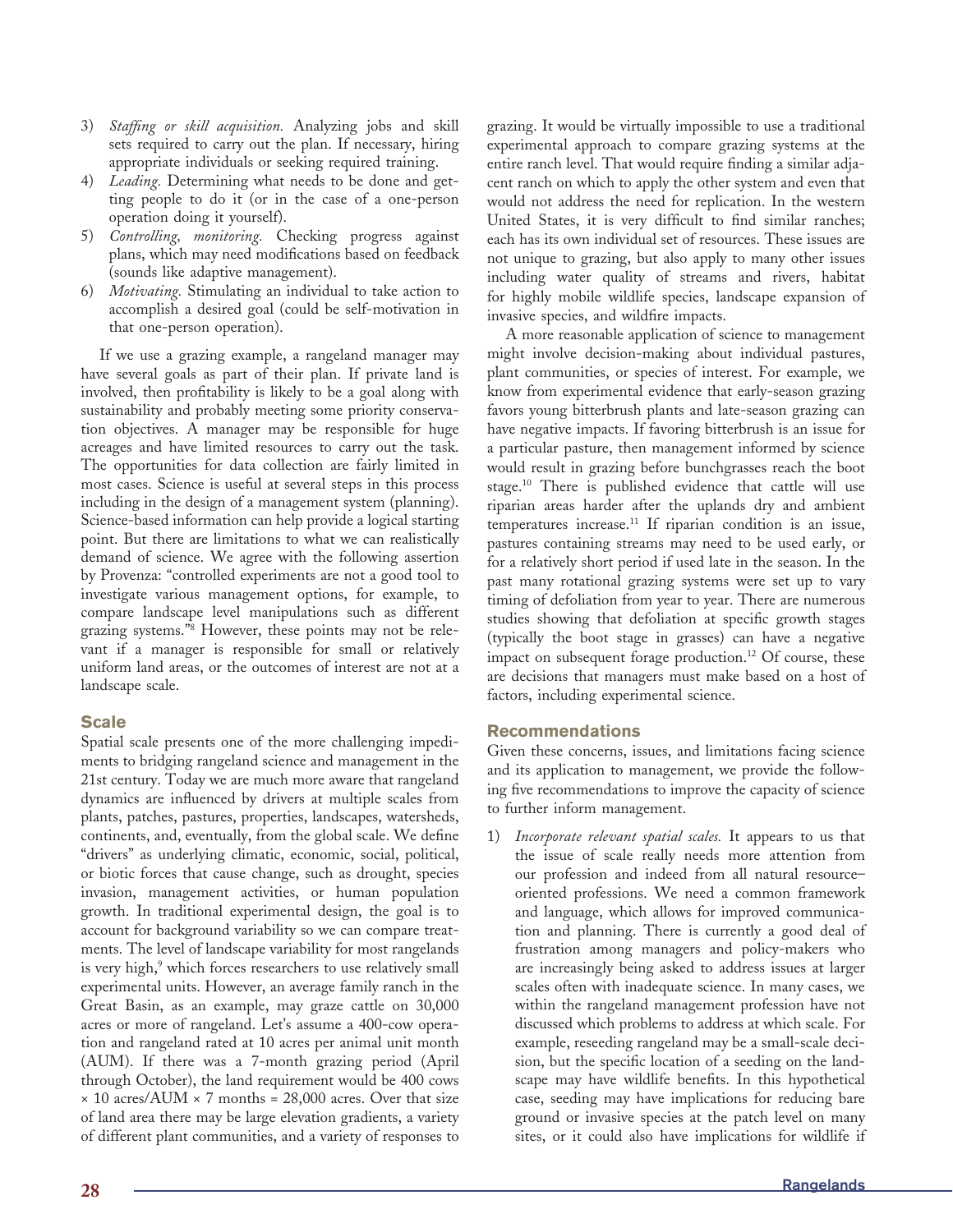conducted at a landscape position deemed to be important deer winter range. We suggest that the article by Bestelmeyer et al.<sup>5</sup> provides a good starting point in spatial scale discussions.

- 2) *Encourage multisite studies.* Rangelands can be extremely variable and responses to individual treatments will likely vary with site. Without multisite studies, we are often forced to make generalizations that extend beyond the range of the data. An example of a multisite study would be that by Miller et al.<sup>13</sup> Plant community response to western juniper invasion was quantified on 108 sites and responses were grouped into broad categories. This approach allowed managers to predict responses to juniper control based on site characteristics. This study is also a good example of cooperation between managers and researchers; managers provided the land and applied the treatments, and researchers collected and analyzed the data and published the results. However, we recognize that there will always be significant geographical gaps in our areas of study and site-specific applications. The important role of science-based models that can reflect larger principles and broader inferences cannot be underestimated.
- 3) *Encourage enterprise-level research where possible.* We presented the challenges to this type of work previously (comparing entire ranches, or other large-scale entities). But where opportunities exist, we should encourage this type of large-scale approach. And it may be necessary to select portions of the larger enterprise to compare. An excellent example of the case study approach was the report of Hinton<sup>14</sup> that compared 15 different ranch properties in Queensland, Australia, to draw inferences about different management practices and their profitability. The case study approach could be used more often and more widely in rangeland management with considerable effect. However, the limitations of this approach should be recognized. Often, the case study approach lacks a true control treatment, or an ability to specifically identify the causes, or underlying mechanisms, of an observed response. Case studies also require willing participants for relatively long periods of time. Though the inferences drawn from case studies may not be subjected to statistical rigor, and are often regarded as weak, this approach provides real opportunities to observe in a structured fashion large enterprisescale application of management practices. Case studies of this nature could be designed to involve interested parties, from landowners to management professionals as well as the scientific community and interested public. It would be extremely important that this type of approach be developed for long time periods to contend with temporal variability in climate (as discussed in the next section). Measurements may not be necessary every year, but rather could be spread over a reasonable time horizon.
- 4) *Commit to long-term studies.* Rangelands are well known for tremendous year-to-year variation. Rangeland drivers, such as climate, may not be sufficiently well acknowledged by either scientists or managers when using research results to inform management decisions. Increasingly, we are recognizing the role of specific episodes, such as major droughts that occur in quasidecadal time scales, in driving rangeland systems in response to management.<sup>15</sup> Research to evaluate novel management practices would have to be of sufficient duration to explain how the systems in question fare during the type of episode that often shapes a landscape. In addition, changes in grazing systems may have subtle effects that take years to be expressed.
- 5) *Add controls (nontreated areas) to help evaluate management effects.* Given the variability inherent in rangelands (over both time and space), tremendous value can be added to monitoring efforts by including controls in the design of management projects. In many cases, the control areas can be relatively small and still allow an objective assessment of treatment effects. The side-byside comparisons of controls and treatment areas can be useful in explaining treatment results to stakeholders and the interested public. In many cases, this is an area where managers may want to engage researchers to help with initial designs and sampling protocols. We cannot overemphasize the strength of a treatment/control comparison compared to simply conducting long-term monitoring. This approach maximizes our ability to learn while applying management.<sup>16</sup>

#### **Concluding Remarks**

Rangeland management has long been described as both a science and an art.<sup>17</sup> Certainly, the management of rangeland resources, especially during the last half of the 20th century, can be characterized by practices commonly informed by science. There are a number of management practices in which synthesized bodies of experimentally derived observations have provided science-based rationales for their application and use. The collection of recorded observations from different field experiments in diverse environments has often resulted in reasoned understandings of relevant ecological processes and the structures and/or dynamics of these systems. At its core, rangeland management is a set of practices implemented over time that reflect a manager's understanding of those structures and dynamics. A well-articulated body of scientific evidence can enhance understanding beyond generational knowledge or sitespecific experiences. Tension, though, between practitioners of science and art can result if synthesized knowledge is seen as either counter to or unsupportive of anecdotal knowledge or site-based perceptions. We have acknowledged this tension in the past, and understand that what we learn from science is provisional and we will continue to learn.<sup>18</sup> At issue here is the reconciliation of existing scientific evidence